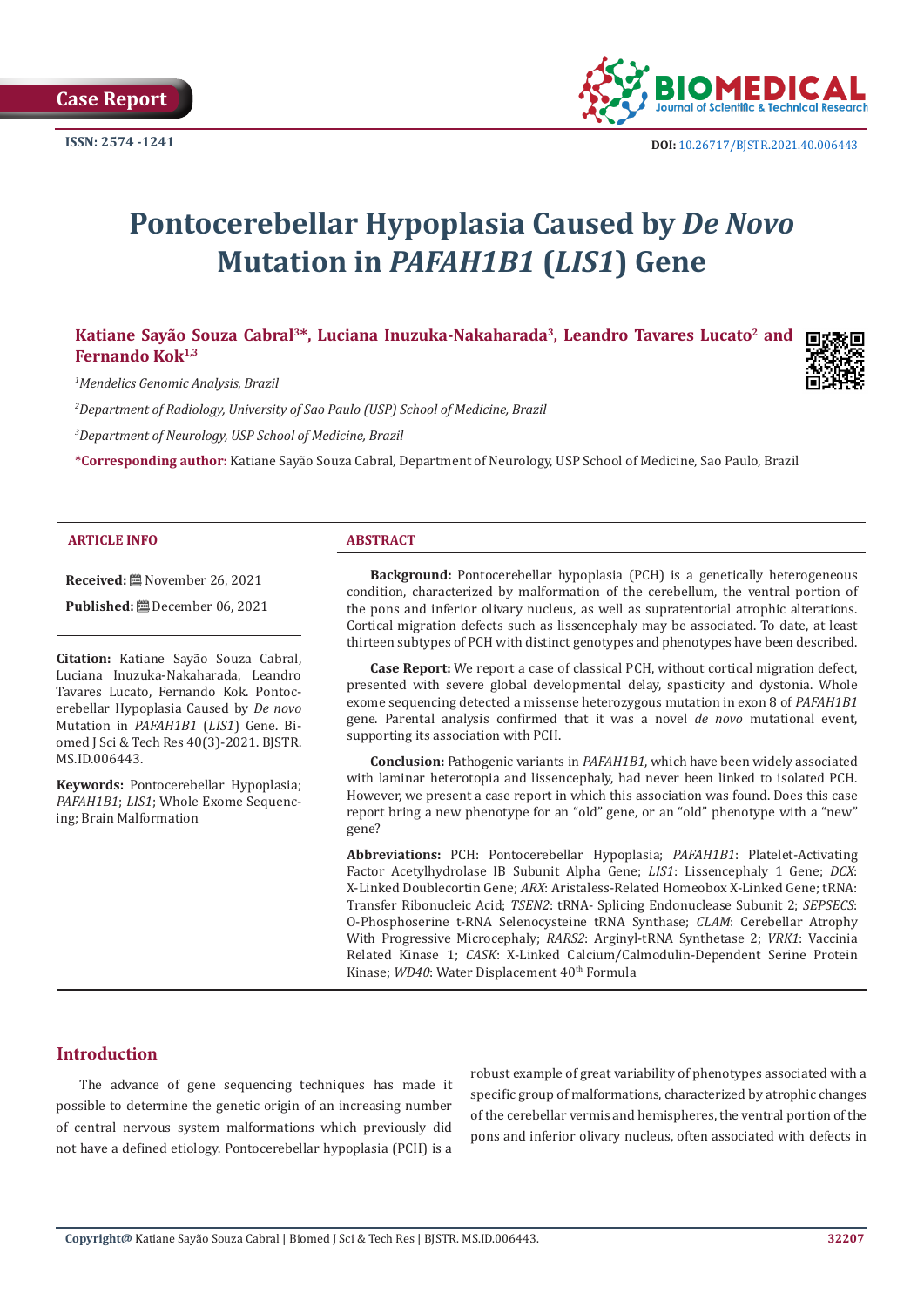cortical development and derived from mutations in a wide range of genes. To date, at least thirteen subtypes of pontocerebellar hypoplasia with distinct genotypes and phenotypes have been described, but none of them were caused by variants on plateletactivating factor acetylhydrolase IB subunit alpha gene (*PAFAH1B1*), related to lissencephaly [1]. Lissencephaly is a spectrum of cortical development malformations, characterized by neuronal migration defects, which comprises agyria, pachygyria and subcortical band heterotopia [2,3]. *PAFAH1B1*, also known as Lissencephaly 1 gene (*LIS1*), was the first gene identified as being related to lissencephaly, followed by X-linked doublecortin gene (*DCX*) [4].

 Classical lissencephaly (or type 1 - lissencephaly), characterized by the presence of a thick cortex (composed of four abnormal layers) and the absence of other associated brain abnormalities (e.g severe congenital microcephaly, agenesis of the corpus callosum, or cerebellar hypoplasia) [4], is caused by mutations in some specific genes: *PAFAH1B1*, *DCX* (in males; in females, *DCX* mutations are associated with subcortical band heterotopia) and Aristaless-related homeobox, X-linked gene (*ARX*), in this case, characterized by a three-layered cortex [4]. There are other

phenotypes of lissencephaly, associated with microcephaly (called "microlissencephaly"), agenesis of the corpus callosum or even cerebellar hypoplasia. However, until the present moment, there has been no record of mutations in *PAFAH1B1* presented with pontocerebellar hypoplasia without cortical malformations, as we describe in this report.

# **Case Report**

The proband is an 8-year-old male, first-child of nonconsanguineous parents, who was born after an uneventful pregnancy, labor and perinatal period (Birth weight: 3,960 g; occipitofrontal circumference: 33 cm). He presented micropenis and surgically corrected bilateral cryptorchidism. He has presented severe global developmental delay, a failure to thrive and deceleration of occipitofrontal circumference growth. Currently he has profound intellectual deficiency, inconstant eye contact, bilateral strabismus, inability to maintain his head up and presents spasticity and dystonia. His occipitofrontal circumference is 47.5 cm (z-score<-3) and fundoscopy is normal. Brain MRI (Figure 1) at 18 months of age disclosed a classic PCH with reduced white matter but normal cortical gyration pattern.



**Note:** Brain MRI at 18 months of age. Coronal FLAIR (A) and T1 inversion--recovery (B) images disclose a butterfly-type cerebellum, characterized by severe proportional hypoplastic vermis and cerebellar hemispheres. FLAIR image also shows diffuse cerebellar hyperintensity. A sagittal T1-weighted image (C) demonstrates thinning of the corpus callosum, attenuation of the pons, which is almost flat, and a small hypoplastic cerebellar vermis. Axial T2-weighted image (D) shows bilateral reduction of cerebral white matter with unremarkable cortical gyration pattern.

**Figure 1:** Neuroimaging of Pontocerebellar Hypoplasia.

#### **Genetic Study**

Whole exome sequencing was performed in order to identify genetic abnormalities that might be responsible for the clinical and radiological phenotype. No deleterious variants were detected in genes previously associated to PCH, but the patient harbors a missense heterozygous variant p. Arg273Gln (c.818G>A, NM\_000430.3; Chr17:2,577,500) in exon 8 of *PAFAH1B1*, a highlyconserved (PhyloP>2) region and classified by SIFT and Polyphen as deleterious. This variant was neither present in 123,115 individuals from the Genome Aggregation Database (gnomad. broadinstitute.org) nor had been reported before. The variant

c.818G>A was confirmed by Sanger sequencing in the index case and his parents were also examined, but it was not present in them.

## **Discussion**

Pontocerebellar hypoplasia (PCH) is inherited as an autosomal recessive or X-linked trait, and it is characterized by profound congenital size reduction of the pons and cerebellum. Several genes have been implicated in PCH, including the autosomal transfer ribonucleic acid (tRNA) splicing endonuclease subunit 2 (*TSEN2*), *TSEN15, TSEN34, TSEN54,* O-phosphoserine t-RNA selenocysteine tRNA synthase (*SEPSECS*), cerebellar atrophy with progressive